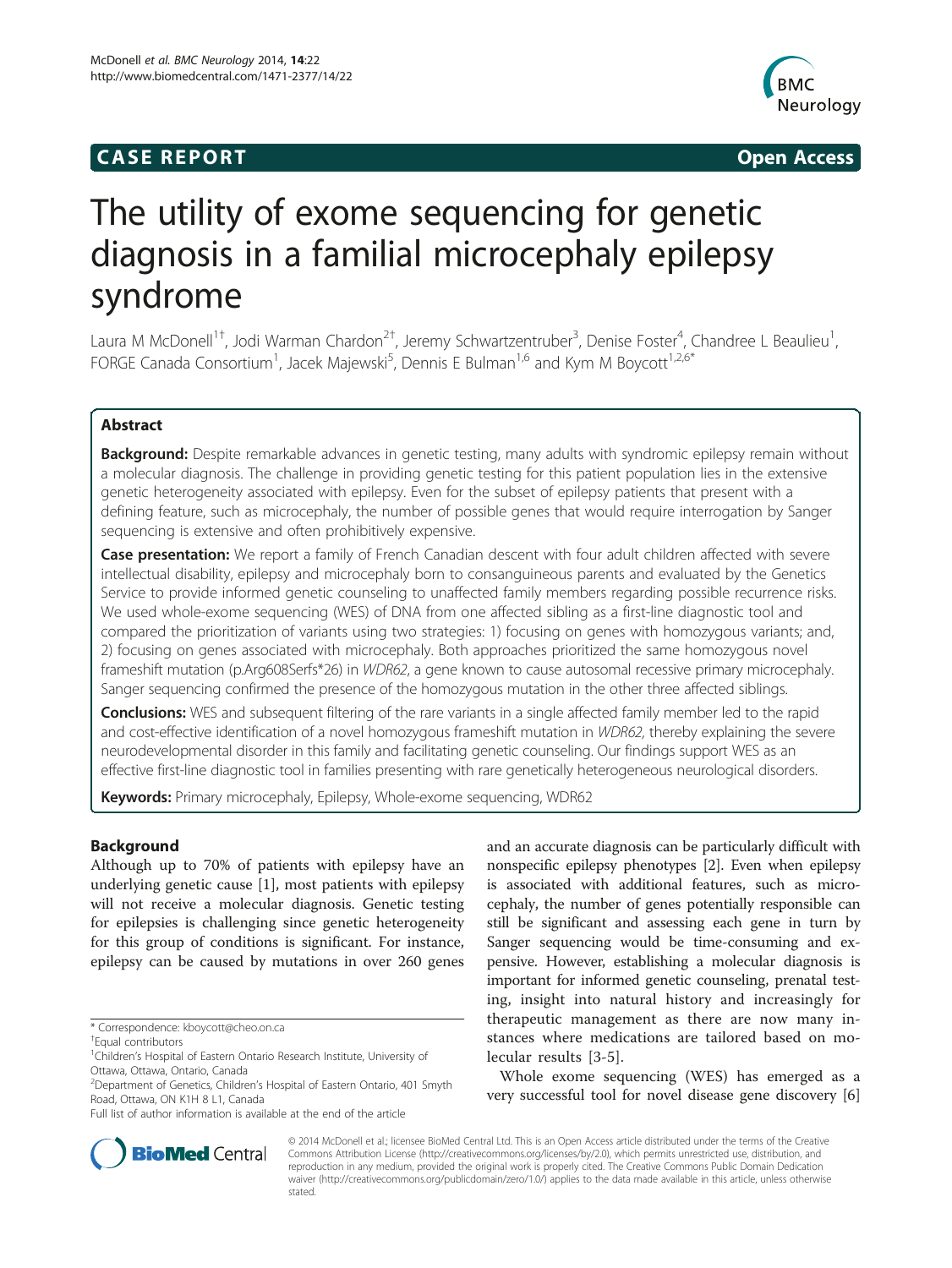<span id="page-1-0"></span>and its utility in the rapid and cost-effective analysis of heterogeneous disorders is being established. Both a WES approach and the application of targeted panels of channelopathy or encephalopathy genes have been successful in identifying the molecular cause for many patients with rare epilepsies [\[2,7](#page-4-0)]. In addition, WES may offer a rapid and less expensive first line test to establish a molecular diagnosis for disabled patients residing in remote areas where ready access to standard diagnostic assessments can be more challenging. We report here the utility of WES as the initial diagnostic tool for a consanguineous family with four affected adult children with epilepsy, microcephaly and severe intellectual disability from a remote area of Canada.

# Case presentation

# Clinical findings

Four affected siblings (two females and two males) from a consanguineous French Canadian family presented

in their 40s and 50s to a satellite genetics clinic for assessment to facilitate genetic counseling for extended family members (Figure 1A). Two developmentally normal brothers died in an accidental fire and one living brother is unaffected. The parents were from an isolated community and were distantly related. The four siblings had moderate to severe intellectual disability, epilepsy and microcephaly (Table [1\)](#page-2-0). A more severe phenotype was seen in the two male siblings, including medically refractory seizures, aggression and self-injury. Due to the difficulty of performing MRI in a remote region and the long differential diagnosis, DNA was sent for WES as an initial investigation.

# Genetic studies

Genomic DNA was extracted from whole blood obtained from the four affected individuals using the QIAamp DNA Blood Kit (Qiagen, CA, USA). DNA from Patient II-1 underwent WES. Using target capture with the Agilent

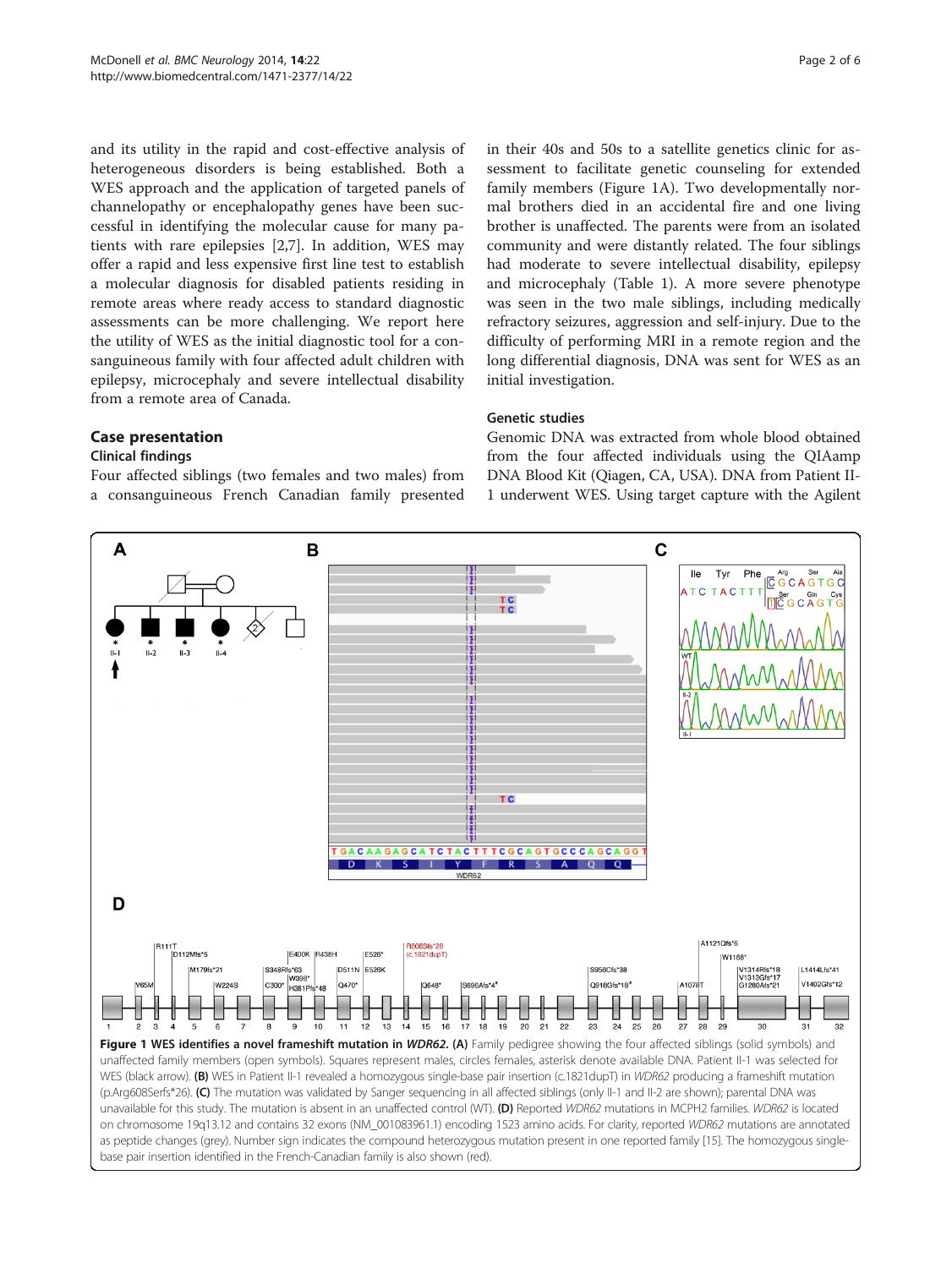<span id="page-2-0"></span>

| Table 1 Clinical and neuroimaging features of the four MCPH2 patients |  |  |
|-----------------------------------------------------------------------|--|--|
|-----------------------------------------------------------------------|--|--|

| Patient                             | $II-1$          | $II-2$                     | $II-3$                     | $II-4$          |
|-------------------------------------|-----------------|----------------------------|----------------------------|-----------------|
| Gender                              | F               | M                          | M                          | F               |
| Age at assessment (yrs)             | 59              | 56                         | 55                         | 53              |
| <b>Clinical features</b>            |                 |                            |                            |                 |
| Height (cm)                         | 158             | 154                        | 166                        | 154             |
| Height percentile                   | 10-25th         | $<$ 5th                    | 5th                        | $5-10th$        |
| Occipito-frontal circumference (cm) | 48.5            | 52                         | 51                         | 48              |
| Occipito-frontal circumference (SD) | -4 to -5 SD     | $-2$ to $-3$ SD            | $-3$ SD                    | -4 to -5 SD     |
| Sloping forehead                    | $+$             | $^{+}$                     | $+$                        | $^{+}$          |
| Intellectual disability             | Moderate-severe | Severe                     | Severe                     | Moderate-severe |
| Behaviour                           | Pleasant        | Self injurious behaviour   | Self injurious behaviour   | Pleasant        |
| Tone                                | Normal          | Hypertonia                 | Hypertonia                 | Normal          |
| Sensory exam                        | Normal          | Normal                     | Normal                     | Normal          |
| Reflexes                            | Normal          | Hyperreflexia/ankle clonus | Hyperreflexia/ankle clonus | Normal          |
| Bladder/bowel incontinence          | $+/-$           | $+/+$                      | $+/+$                      | $+/-$           |
| <b>Neuroimaging features</b>        |                 |                            |                            |                 |
| Microcephaly                        | $+$             | Nd                         | Nd                         | $\! + \!\!\!\!$ |
| Polymicrogyria                      |                 | Nd                         | Nd                         |                 |
| Cerebellar hypoplasia               |                 | Nd                         | Nd                         |                 |
| Cortical thickenng                  |                 | Nd                         | Nd                         |                 |
| Corpus callosum hypoplasia          |                 | Nd                         | Nd                         |                 |

Abbreviations: F female, M male, nd not determined.

SureSelect 50 Mb All Exon kit (Agilent Technologies, Santa Clara, CA) and sequencing of 100 bp paired end reads on Illumina Hiseq, we generated over 15 Gb of sequence for the sample such that approximately 90% of the coding bases of the exome defined by the consensus coding sequence (CCDS) project were covered by at least 20 reads. WES data was analyzed as previously described [\[8](#page-4-0)] and non-synonymous variants (frameshift and non-frameshift indels, single nucleotide variants (SNV) including stop-gain and missense SNVs, and splicing and splicing-extending variants) were identified as rare when they had a frequency of less than 1% in the 1000 genomes pilot release (Nov 2010) and in 100 in-house controls. We then compared two approaches to examine this subset of WES variants (Figure [2\)](#page-3-0).

Following our preliminary filtering steps that identified 183 rare non-synonymous variants, we examined the sequencing data for homozygous variants as the pedigree was consistent with autosomal recessive inheritance and the parents were distantly related (see Method 1, Figure [2](#page-3-0)). WES identified ten exome-wide homozygous variants including a rare variant in WDR62, encoding a protein essential to cerebral cortex development and known to cause microcephaly [[9-11\]](#page-4-0) (Figure [1B](#page-1-0)) and thus felt to be a strong candidate gene for the disorder in this family. The WDR62 mutation identified is a novel homozygous single-base pair insertion NM\_001083961.1:c.1821dupT)

producing a frameshift mutation (p.Arg608Serfs\*26) in exon 14 (Figure [1C](#page-1-0)). The protein-truncating mutation is absent from the 6500 exomes in the NHLBI Exome Variant Server. We next examined the WES data using a second approach to identify all rare variants in genes known to be associated with epilepsy and microcephaly (see Method 2, Figure [2](#page-3-0)); the same mutation in WDR62 was identified as the only candidate.

The mutation in WDR62 was validated by Sanger sequencing in the other three siblings. After the diagnosis, unenhanced MRI of the brain was performed in both sisters and demonstrated microcephaly without polymicrogyria, cerebellar hypoplasia, cortical thickening or corpus callosum hypoplasia. Patient II-2 died suddenly of a cardiac arrest but was not known to have cardiac disease prior to the fatal event; the family declined an autopsy.

#### **Discussion**

Primary autosomal recessive microcephaly (MCPH, OMIM 251200) is a genetically heterogeneous group of disorders characterized by congenital microcephaly, cognitive impairment and variable epilepsy [\[12](#page-4-0)]. Mutations in WDR62 are associated with primary microcephaly-2 (MCPH2, OMIM 604317), which is believed to account for 10% of all cases of MCPH [\[13\]](#page-4-0). Clinical features of MCPH2 include epilepsy, marked cognitive impairment,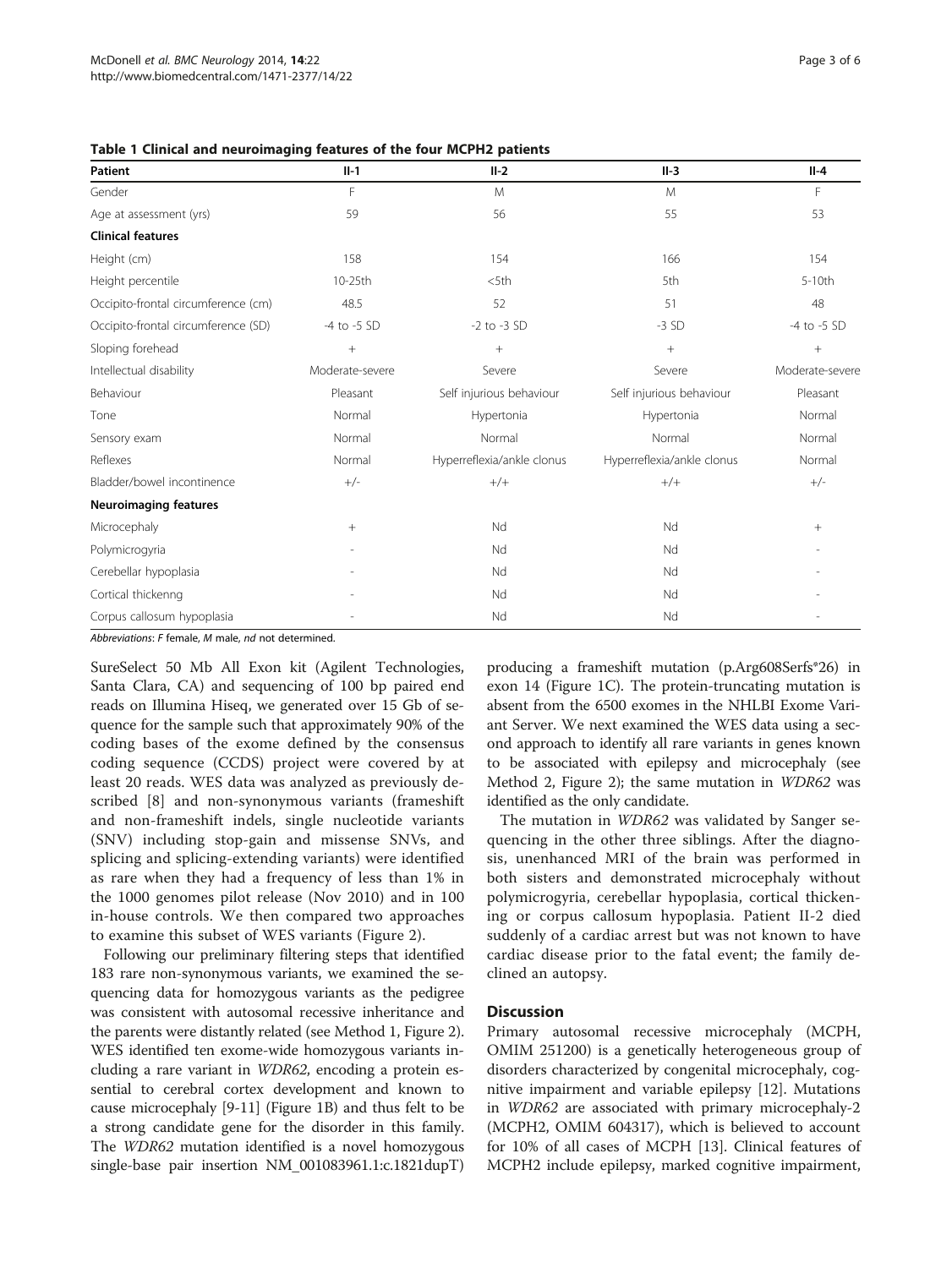<span id="page-3-0"></span>

incontinence, sloping forehead and prominent ears. Radiological features are variable and may include polymicrogyria, corpus callosum hypoplasia, heterotopias, pachygyria with cortical thickening, lissencephaly and schizencephaly, although patients can present with isolated microcephaly [[14-](#page-4-0)[18](#page-5-0)]. To date, 34 families have been identified with mutations in WDR62, the reported affected individuals ranging in age from infancy to midteens [\[14-](#page-4-0)[18](#page-5-0)].We present here the oldest patients known to have WDR62 mutations associated with MCPH, providing additional insight into the natural history and phenotypic spectrum of this disorder. It is unclear whether the sudden cardiac death for Patient II-2 is associated with WDR62 mutations or an unrelated cardiac event. Of the mutations in WDR62 reported thus far, approximately half have been frameshift mutations, as described here, distributed throughout the gene and

predicted to result in premature truncation of the protein (Figure [1C](#page-1-0)).

At least ten genes have been associated with MCPH [ASPM, MCPH1, WDR62, CDK5RAP2, CASC5, CENPJ, STIL, CEP135, CEP152 and ZNF335] and are implicated in proliferation and migration of neuronal progenitors during embryonic cortical development [\[19](#page-5-0)]. Clinicalradiological features have not been loci-specific and MCPH patients remain phenotypically indistinguishable [[13\]](#page-4-0). Thus, conventional molecular testing can be a long and expensive process and may not yield a diagnosis. Currently, sequential analysis of the eight clinically available MCPH genes would total more than \$22,000 USD. Alternatively, eight of the ten MCPH genes could be sequenced as part of a microcephaly panel for \$7,000 USD [\(www.centogene.com](http://www.centogene.com) accessed November 6th, 2013, eight genes). Comparatively, WES would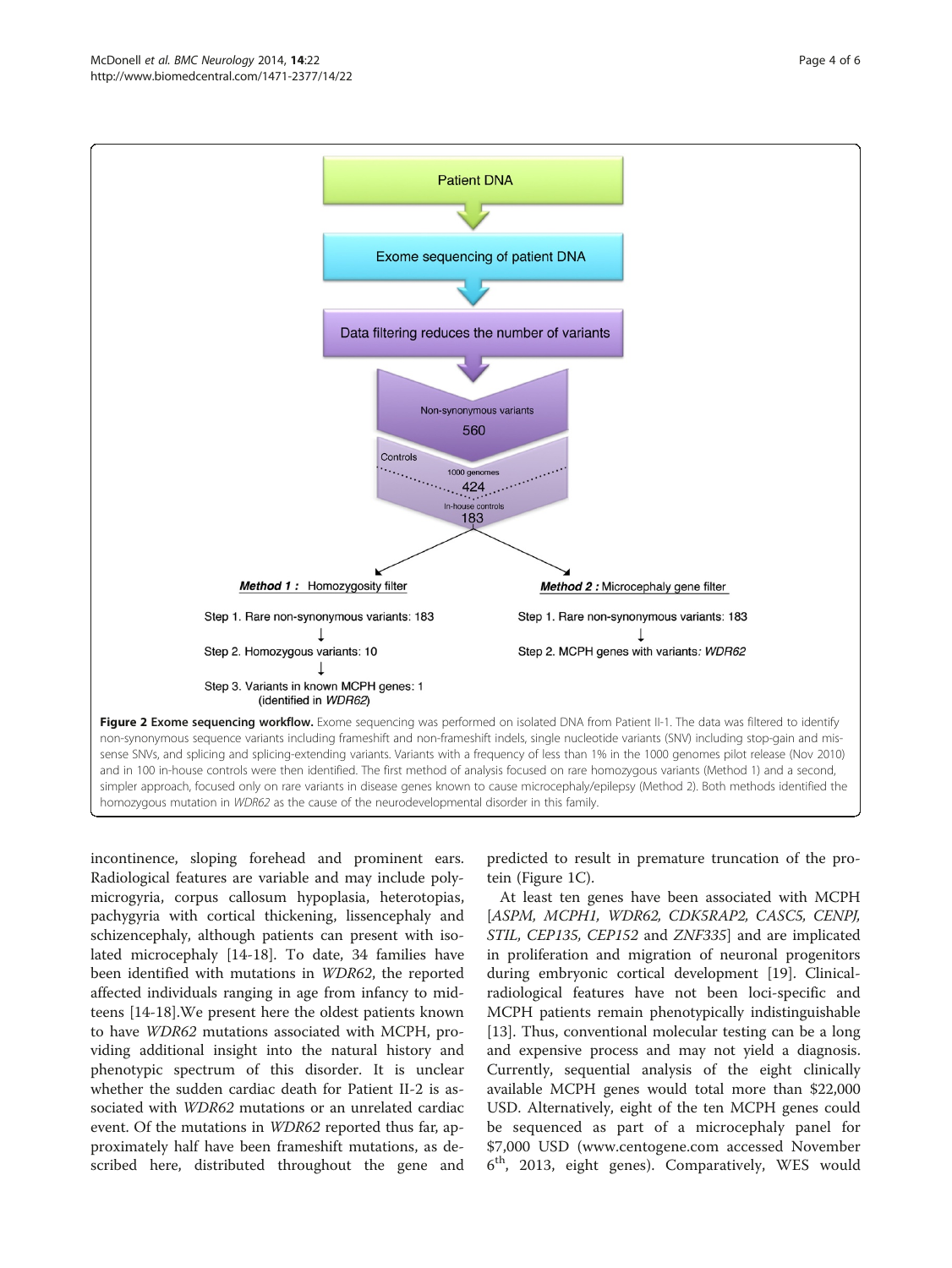<span id="page-4-0"></span>interrogate all ten microcephaly genes and is currently available in clinical laboratories at \$5000 USD per patient, making it a cost-effective solution for rapid diagnosis in the clinic.

# Conclusion

We studied four siblings from a consanguineous French Canadian family presenting with microcephaly, severe developmental delay and epilepsy. Given their relatively nonspecific phenotype which did not suggest a single likely candidate gene, sequential gene testing was not undertaken. Alternatively, WES provided a cost-effective and rapid method to identify the genetic cause of epilepsy and microcephaly in this family. We highlight, that particularly for patients in remote areas, WES via DNA blood/saliva offers a non-invasive and readily accessible method for shortening the diagnostic process for these patients.

#### Consent

Informed consent was obtained for participation in the Finding of Rare Disease Genes (FORGE) Canada study. The Research Ethics Board of the Children's Hospital of Eastern Ontario approved this study in accordance with the Declaration of Helsinki. A copy of the written consent is available for review by the Editor of this journal.

#### Competing interests

The authors declare that they have no competing interests.

#### Authors' contributions

KMB and DEB directed the study. JWC, DF and KMB provided clinical data. LMM performed Sanger sequencing, genotyping studies and exome variant analysis supervised by KMB and DEB. JS and JM performed exome variant calling analysis. The manuscript was written by LMM, JWC and KMB. KMB is lead of the FORGE Canada Consortium and is assisted by CLB. All authors read and approved the final manuscript.

#### Acknowledgements

The authors would first like to thank the study patients, their family and their caring guardians, without whose participation this work would not be possible. This work was funded by the Government of Canada through Genome Canada, the Canadian Institutes of Health Research (CIHR) and the Ontario Genomics Institute (OGI-049) (to KMB). Additional funding was provided by Genome Quebec and Genome British Columbia (to KMB). The authors wish to acknowledge the contribution of the high throughput sequencing platform of the McGill University and Génome Québec Innovation Centre, Montreal, Canada. This work was selected for study by the FORGE Canada Steering Committee, consisting of K. Boycott (U. Ottawa), J. Friedman (U. British Columbia), J. Michaud (U. Montreal), F. Bernier (U. Calgary), M. Brudno (U. Toronto), B. Fernandez (Memorial U.), B. Knoppers (McGill U.), M. Samuels (U. de Montreal), and S. Scherer (U. Toronto). LMM is supported by a Frederick Banting Graduate Scholarship from CIHR. KMB is supported by a Clinical Investigatorship Award from the CIHR Institute of Genetics.

#### Author details

<sup>1</sup>Children's Hospital of Eastern Ontario Research Institute, University of Ottawa, Ottawa, Ontario, Canada. <sup>2</sup>Department of Genetics, Children's Hospital of Eastern Ontario, Ottawa, Ontario, Canada. <sup>3</sup>McGill University and Genome Quebec Innovation Centre, Montréal, Quebec, Canada. <sup>4</sup>Algoma Public Health, Sault Ste Marie, Ontario, Canada. <sup>5</sup>Department of Human

Genetics, McGill University, Montréal, Quebec, Canada. <sup>6</sup>Department of Pediatrics, University of Ottawa, Ottawa, Ontario, Canada.

Received: 11 November 2013 Accepted: 22 January 2014 Published: 31 January 2014

#### References

- Hildebrand MS, Dahl HH, Damiano JA, Smith RJ, Scheffer IE, Berkovic SF: Recent advances in the molecular genetics of epilepsy. J Med Genet 2013, 50(5):271–279.
- 2. Lemke JR, Riesch E, Scheurenbrand T, Schubach M, Wilhelm C, Steiner I, Hansen J, Courage C, Gallati S, Burki S, Strozzi S, Simonetti BG, Grunt S, Steinlin M, Alber M, Wolff M, Klopstock T, Prott EC, Lorenz R, Spaich C, Rona S, Lakshminarasimhan M, Kroll J, Dorn T, Kramer G, Synofzik M, Becker F, Weber YG, Lerche H, Bohm D, et al: Targeted next generation sequencing as a diagnostic tool in epileptic disorders. Epilepsia 2012, 53(8):1387–1398.
- 3. Bainbridge MN, Wiszniewski W, Murdock DR, Friedman J, Gonzaga-Jauregui C, Newsham I, Reid JG, Fink JK, Morgan MB, Gingras MC, Muzny DM, Hoang LD, Yousaf S, Lupski JR, Gibbs RA: Whole-genome sequencing for optimized patient management. Sci Transl Med 2011, 3(87):87re83.
- 4. Need AC, Shashi V, Hitomi Y, Schoch K, Shianna KV, McDonald MT, Meisler MH, Goldstein DB: Clinical application of exome sequencing in undiagnosed genetic conditions. J Med Genet 2012, 49(6):353–361.
- 5. Le Gal F, Korff CM, Monso-Hinard C, Mund MT, Morris M, Malafosse A, Schmitt-Mechelke T: A case of SUDEP in a patient with Dravet syndrome with SCN1A mutation. Epilepsia 2010, 51(9):1915-1918.
- 6. Boycott KM, Vanstone MR, Bulman DE, MacKenzie AE: Rare-disease genetics in the era of next-generation sequencing: discovery to translation. Nat Rev Genet 2013, 14(10):681–691.
- 7. Veeramah KR, Johnstone L, Karafet TM, Wolf D, Sprissler R, Salogiannis J, Barth-Maron A, Greenberg ME, Stuhlmann T, Weinert S, Jentsch TJ, Pazzi M, Restifo LL, Talwar D, Erickson RP, Hammer MF: Exome sequencing reveals new causal mutations in children with epileptic encephalopathies. Epilepsia 2013, 54(7):1270–1281.
- 8. Lines MA, Huang L, Schwartzentruber J, Douglas SL, Lynch DC, Beaulieu C, Guion-Almeida ML, Zechi-Ceide RM, Gener B, Gillessen-Kaesbach G, Nava C, Baujat G, Horn D, Kini U, Caliebe A, Alanay Y, Utine GE, Lev D, Kohlhase J, Grix AW, Lohmann DR, Hehr U, Bohm D, Majewski J, Bulman DE, Wieczorek D, Boycott KM: Haploinsufficiency of a spliceosomal GTPase encoded by EFTUD2 causes mandibulofacial dysostosis with microcephaly. A J Hum Genet 2012, 90(2):369–377.
- 9. Yu TW, Mochida GH, Tischfield DJ, Sgaier SK, Flores-Sarnat L, Sergi CM, Topcu M, McDonald MT, Barry BJ, Felie JM, Sunu C, Dobyns WB, Folkerth RD, Barkovich AJ, Walsh CA: Mutations in WDR62, encoding a centrosomeassociated protein, cause microcephaly with simplified gyri and abnormal cortical architecture. Nat Genet 2010, 42(11):1015–1020.
- 10. Bilguvar K, Ozturk AK, Louvi A, Kwan KY, Choi M, Tatli B, Yalnizoglu D, Tuysuz B, Caglayan AO, Gokben S, Kaymakcalan H, Barak T, Bakircioglu M, Yasuno K, Ho W, Sanders S, Zhu Y, Yilmaz S, Dincer A, Johnson MH, Bronen RA, Kocer N, Per H, Mane S, Pamir MN, Yalcinkaya C, Kumandas S, Topcu M, Ozmen M, Sestan N, et al: Whole-exome sequencing identifies recessive WDR62 mutations in severe brain malformations. Nature 2010, 467(7312):207–210.
- 11. Nicholas AK, Khurshid M, Desir J, Carvalho OP, Cox JJ, Thornton G, Kausar R, Ansar M, Ahmad W, Verloes A, Passemard S, Misson JP, Lindsay S, Gergely F, Dobyns WB, Roberts E, Abramowicz M, Woods CG: WDR62 is associated with the spindle pole and is mutated in human microcephaly. Nat Genet 2010, 42(11):1010–1014.
- 12. Woods CG, Bond J, Enard W: Autosomal recessive primary microcephaly (MCPH): a review of clinical, molecular, and evolutionary findings. A J Hum Genet 2005, 76(5):717–728.
- 13. Mahmood S, Ahmad W, Hassan MJ: Autosomal Recessive Primary Microcephaly (MCPH): clinical manifestations, genetic heterogeneity and mutation continuum. Orphan J Rare Dis 2011, 6:39.
- 14. Kousar R, Hassan MJ, Khan B, Basit S, Mahmood S, Mir A, Ahmad W, Ansar M: Mutations in WDR62 gene in Pakistani families with autosomal recessive primary microcephaly. BMC Neurol 2011, 11:119.
- 15. Murdock DR, Clark GD, Bainbridge MN, Newsham I, Wu YQ, Muzny DM, Cheung SW, Gibbs RA, Ramocki MB: Whole-exome sequencing identifies compound heterozygous mutations in WDR62 in siblings with recurrent polymicrogyria. Am J Med Genet A 2011, 155A(9):2071–2077.